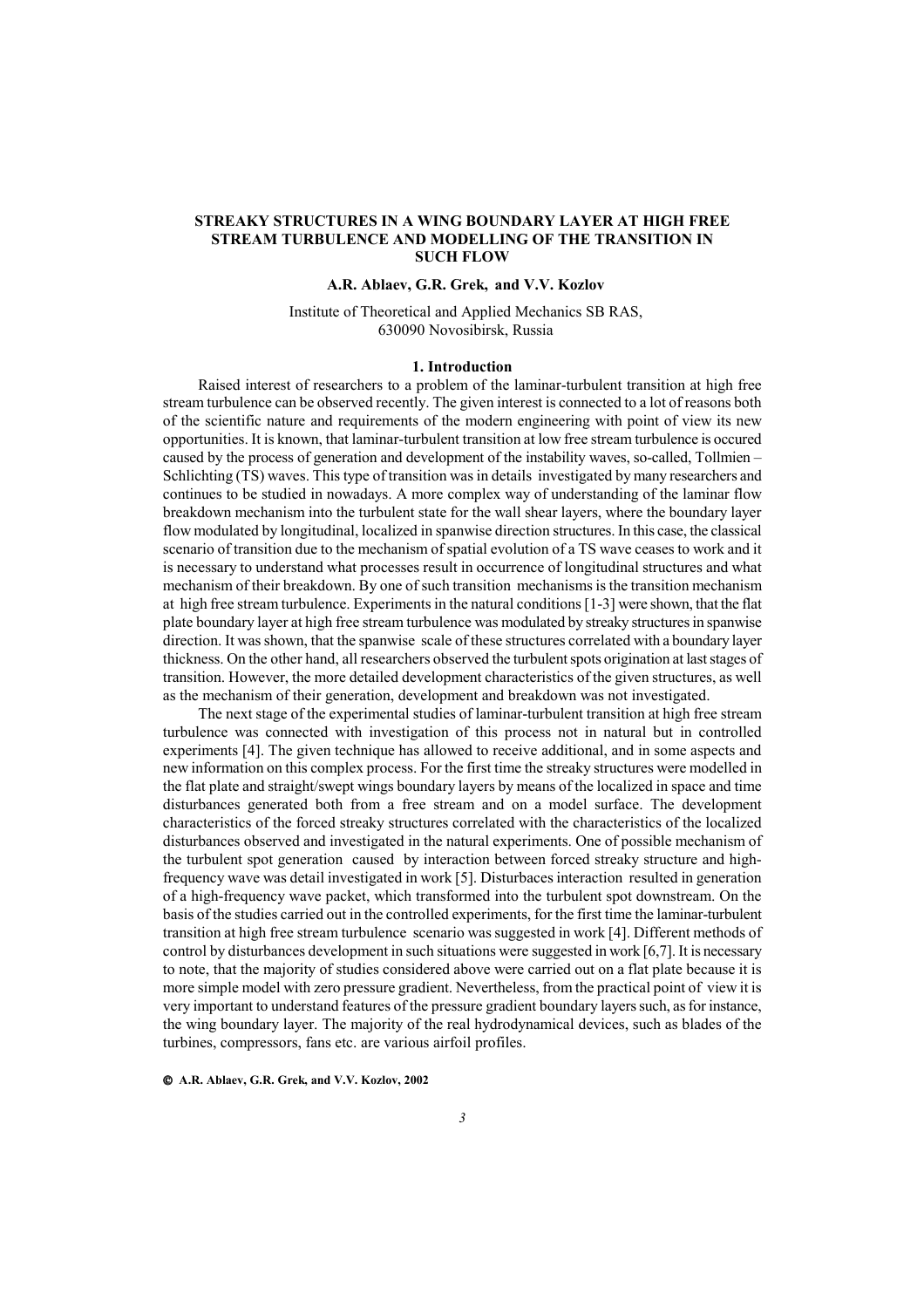| <b>Report Documentation Page</b>                                                                                                                                                     |                           |                                                    |
|--------------------------------------------------------------------------------------------------------------------------------------------------------------------------------------|---------------------------|----------------------------------------------------|
| <b>Report Date</b><br>00 Jul 2002                                                                                                                                                    | <b>Report Type</b><br>N/A | Dates Covered (from to)                            |
| <b>Title and Subtitle</b>                                                                                                                                                            |                           | <b>Contract Number</b>                             |
| Streaky Structures in a Wing Boundary Layer at High Free<br>Stream Turbulence and Modelling of the Transition in Such<br>Flow                                                        |                           | <b>Grant Number</b>                                |
|                                                                                                                                                                                      |                           | <b>Program Element Number</b>                      |
| Author(s)                                                                                                                                                                            |                           | <b>Project Number</b>                              |
|                                                                                                                                                                                      |                           | <b>Task Number</b>                                 |
|                                                                                                                                                                                      |                           | <b>Work Unit Number</b>                            |
| Performing Organization Name(s) and Address(es)<br>Institute of Theoretical and Applied Mechanics Institutskaya 4/1<br>Novosibirsk 530090                                            |                           | <b>Performing Organization Report Number</b>       |
| <b>Sponsoring/Monitoring Agency Name(s) and Address(es)</b><br>EOARD PSC 802 Box 14 FPO 09499-0014                                                                                   |                           | <b>Sponsor/Monitor's Acronym(s)</b>                |
|                                                                                                                                                                                      |                           | <b>Sponsor/Monitor's Report Number(s)</b>          |
| <b>Distribution/Availability Statement</b><br>Approved for public release, distribution unlimited                                                                                    |                           |                                                    |
| <b>Supplementary Notes</b><br>See also ADM001433, Conference held International Conference on Methods of Aerophysical Research (11th) Held in<br>Novosibirsk, Russia on 1-7 Jul 2002 |                           |                                                    |
| <b>Abstract</b>                                                                                                                                                                      |                           |                                                    |
| <b>Subject Terms</b>                                                                                                                                                                 |                           |                                                    |
| <b>Report Classification</b><br>unclassified                                                                                                                                         |                           | <b>Classification of this page</b><br>unclassified |
| <b>Classification of Abstract</b><br>unclassified                                                                                                                                    |                           | <b>Limitation of Abstract</b><br>UU                |
| <b>Number of Pages</b><br>5                                                                                                                                                          |                           |                                                    |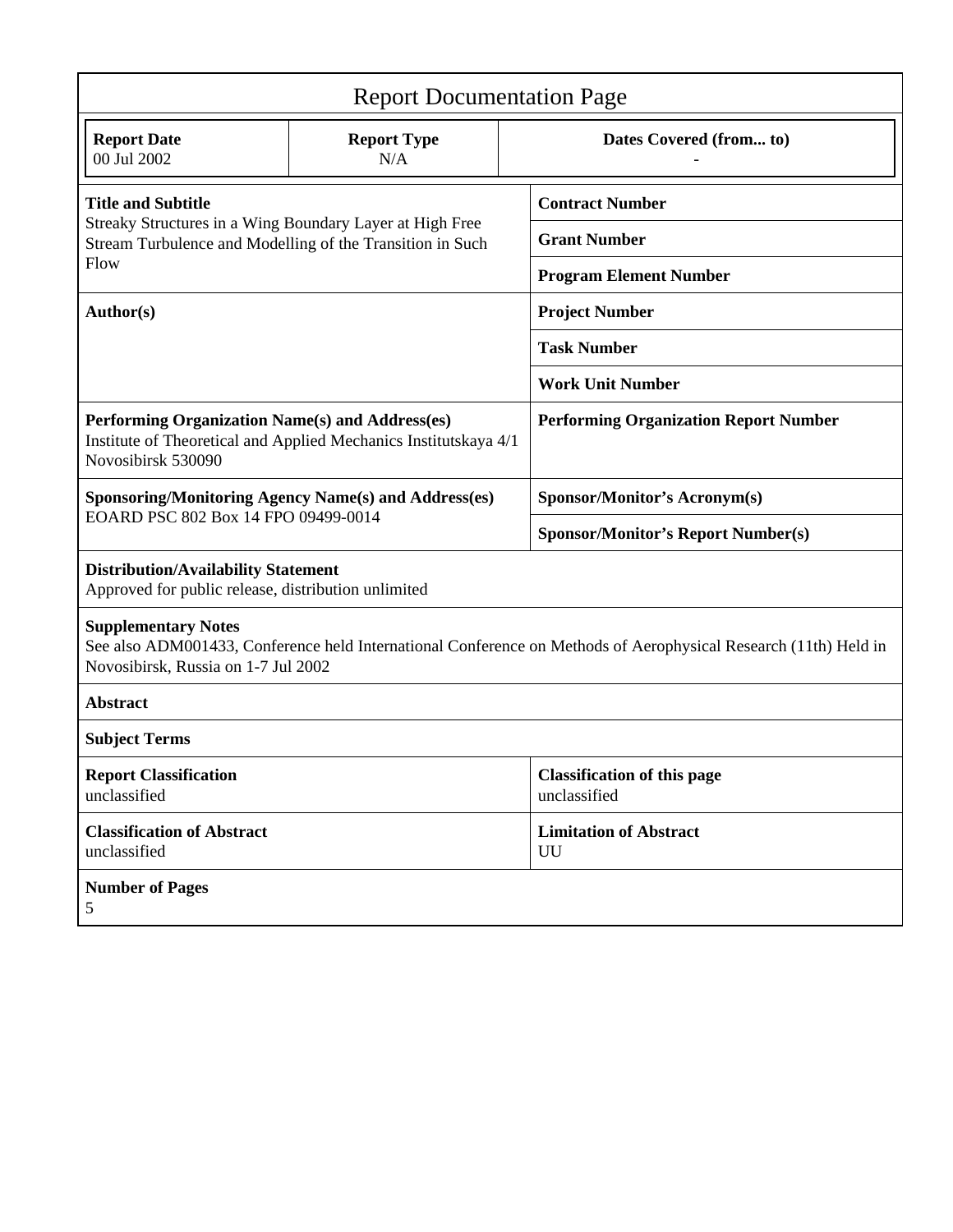The main purpose of this work is study of the laminar-turbulent transition at high free stream turbulence on the wing model both in the natural and controlled experiments. It is necessary to find out general regularities of the transition in such conditions on a flat plate and wing, and also features at last.

#### **2. Experiments in the natural conditions**

Smoke visualization of a straight wing boundary layer was carry out at low (Tu  $\leq 0.04\%$  of  $U_{\infty}$ ) and at high (Tu = 1.75% of  $U_{\infty}$ ) free stream turbulence. For the first time, it is shown, that streaky structures at high free stream turbulence can exist and in a pressure gradient flow, in particular, on model with airfoil profile [8] because before the streaky structures were observed only in a flat plate boundary layer under zero pressure gradient at high free stream turbulence [4]. Streaky structures are not observed at low free stream turbulence. Thus, the gradient boundary layer is modulated by streaky structures, as well as in a situation for the gradientless boundary layer of a flat plate at high free stream turbulence. Smoke visualization of an interaction between natural streaky structures and forced two-dimensional TS wave in a boundary layer of the same model is shown, that the wave interacts with the natural streaky structures and this process results in turbulent spots generation [8]. The given result also correlates with visualization of the interaction between natural streaky structures and forced two-dimensional TS wave in a flat plate boundary layer [4].

Thus, the boundary layer with a pressure gradient on a straight wing at high free stream turbulence is modulated in a spanwise direction by streaky structures as well as the flat plate boundary layer. One of possible mechanism of the turbulent spots generation in both cases can be connected with interaction high-frequency disturbances and streaky structures.

## **3. Experiments in the controlled conditions**  *3.1. Modelling of the streaky structures*

Next stage of studies is connected to modelling of the forced streaky structures in a boundary layer of the straight wing [9]. The given modelling is similar to modelling of the streaky structures (or puffs, as we them have named earlier) in a flat plate boundary layer [4]. The localized, vortical disturbances were introduced into the model boundary layer from free stream by means of the dynamic loudspeaker technique. It is necessary to note, that the direction of the disturbances input and free stream velocity were coincided. Structure of the "puff" in a straight wing boundary layer is qualitatively similar on structure of the "puff" in a flat plate boundary layer [4]. It represents by region of the velocity excess/defect located in a disturbance plane of symmetry and two regions of the velocity defect/excess located on both sides from central region depending on suction/blowing respectively. In the given situation the structure is symmetrical in spanwise direction. The difference of solitary "puff" (streaky structure) developed in the wing and flat plate boundary layers is connected to that the oblique waves generated by "puff" at its spanwise edges are developed in case of a zero pressure gradient on a flat plate [4] and are suppressed by a favorable pressure gradient in case of its development on a wing. The essential changes in structure of localized disturbance are observed in a swept wing boundary layer. First, it becomes asymmetrical, and secondly, its spanwise scale becomes almost twice more in comparison with similar scale of the same disturbance on a straight wing. With it, it is necessary to notice, that the leading edges shape, thickness of the models and other experimental conditions in both cases were identical, except for a swept angle at the second model. The reason of such changes is crossflow in a boundary layer of the swept wing [10].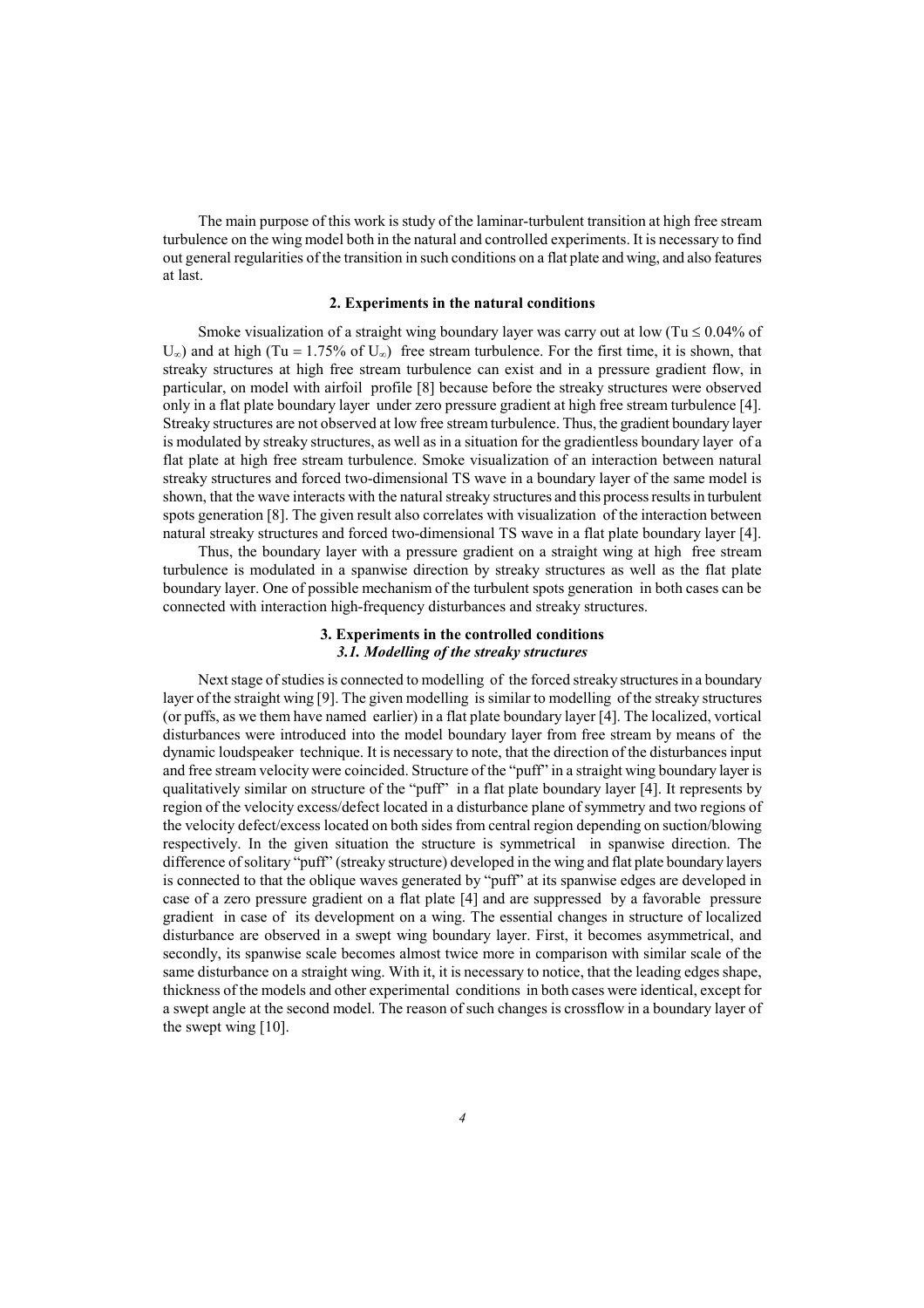#### *3.2. Interaction between forced streaky structure and high-frequency secondary disturbance*

As already was noted above, one of possible mechanism of the turbulent spots generation at high free stream turbulence is interaction between streaky structures and high-frequency, secondary disturbances, possible of existence of which in the given conditions was confirmed by the controlled experiments mentioned in introduction [4]. The studies of the given interaction mechanism in the controlled experiments on a flat plate were shown its reality. Detailed characteristics of the disturbances development and their interaction were obtained for this case in work [5]. Study of the streaky structure development and its interaction with high-frequency, secondary disturbance on a straight wing model of 950 mm length, 480 mm chord length and 60 mm thickness (see Fig. 1(a)) located vertically in a working section of the low turbulence wind tunnel was carried out.

Low-frequency (f=0.5 Hz) and high-frequency (f=280 Hz) disturbances were introduced into the wing boundary layer through the narrow slot  $(3.5 \times 0.5 \text{ mm})$  located on distance 35 mm from the wing leading edge by means of two dynamic loudspeakers. Disturbances were introduced into the boundary layer both simultaneously and separately. The wing model was located under zero attack angle and with it the velocity distribution outside of the boundary layer on a greater part of upper airfoil surface along its chord is demonstrated the existence of a favorable pressure gradient in this region (67% of chord length) (see Fig. 1(b)). The growth rates of disturbances are demonstrated the following features (see Fig. 2): the high-frequency wave (1) quickly decreases downstream, on distance 100 mm from a source its amplitude is  $0.01\%$  of U<sub>∞</sub>, that is connected to influence of a favorable pressure gradient on the wave; localized disturbance (streaky structure) (2) also decreases dowstream practically with the same decrement, as in case of a flat plate, that indicate on weak influence of a favorable pressure gradient on the localized disturbance intensity at its downstream propagation; interaction of the decreasing disturbances (3) results in growth arising with this highfrequency wave packet and its transformation into the turbulent spot.

Contour diagrams of constant velocity fluctuations of the streaky structures depending on streamwise coordinate are shown, that the structure of streak is symmetric in spanwise direction, the disturbance intensity damps downstream, its absolute size in spanwise direction increases and, probably for this reason, appearance of additional streaks are observed at  $x = 245-315$  mm. It is necessary to note, that on the initial stage of the streaky structure development at  $x = 105$  mm can be observed a high-frequency signal near to disturbance leading edge caused by impulse influence on the boundary layer. However, this high-frequency signal disappears downstream due to its suppression by a favorable pressure gradient.



Fig. 1. Experimental set-up – (a) and velocity distribution in region out of the wing boundary layer downstream – (b),  $U_{\infty}$  = 8.4 m/s, z=0.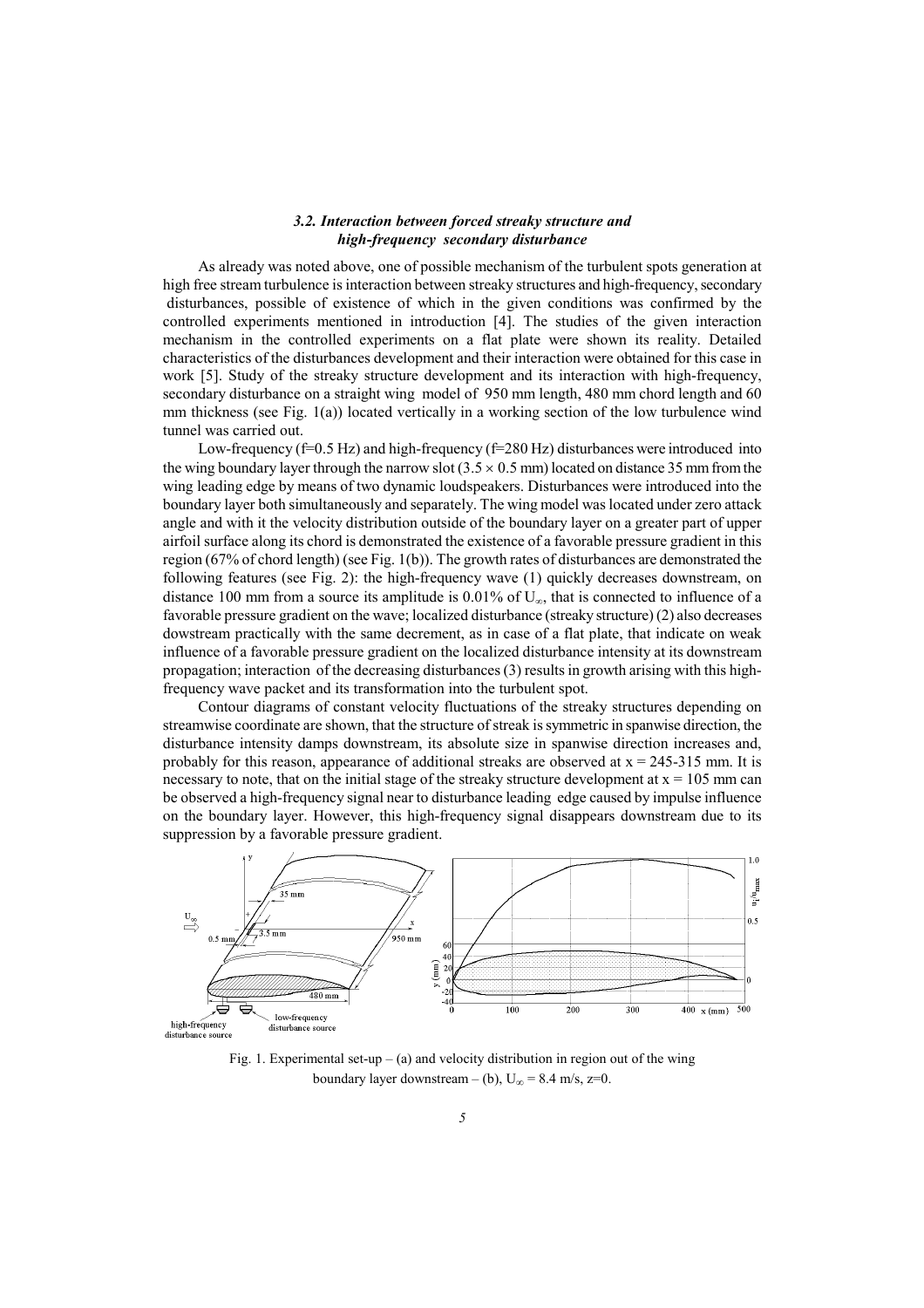Oscilloscope traces of the streaky structure development and its interaction with the highfrequency disturbance obtained by measurements in a plane of symmetry of the disturbances at different positions downstream are shown in Fig. 3 (I). It is seen, that the amplitude of the streaky structure is decreased downstream but the intensity of the interacted disturbances grows. Interaction results in generation of a high-frequency wave packet, which transforms into the turbulent spot



Fig. 2. Intensity disturbances distributions downstream in region of favorable pressure gradient in the wing boundary layer:  $1 - high-frequency$  disturbance (f = 280 Hz);  $2 - localized$  disturbance ("puff");



3 – interaction between localized and high-frequency disturbances,  $U_{\infty} = 8.4$  m/s, y = y(u'<sub>max</sub>)

Fig. 3: (I) – Traces of the localized disturbance and its interaction with the high- frequency disturbance,  $z = 0$  mm. (II)- Contours diagram of constant velocity fluctuations of the localized disturbance(a) and its interaction with the high-frequency disturbance (b) at  $x = 215$  mm. The contours of velocity excess and defect are shown by solid and dashed lines respectively. Disturbances amplitude are shown in percents of free stream (max-velocity excess, min -velocity defect, step – isolines spacing),  $U_{\infty} = 8.4$  m/s, y = y(u'<sub>max</sub>)